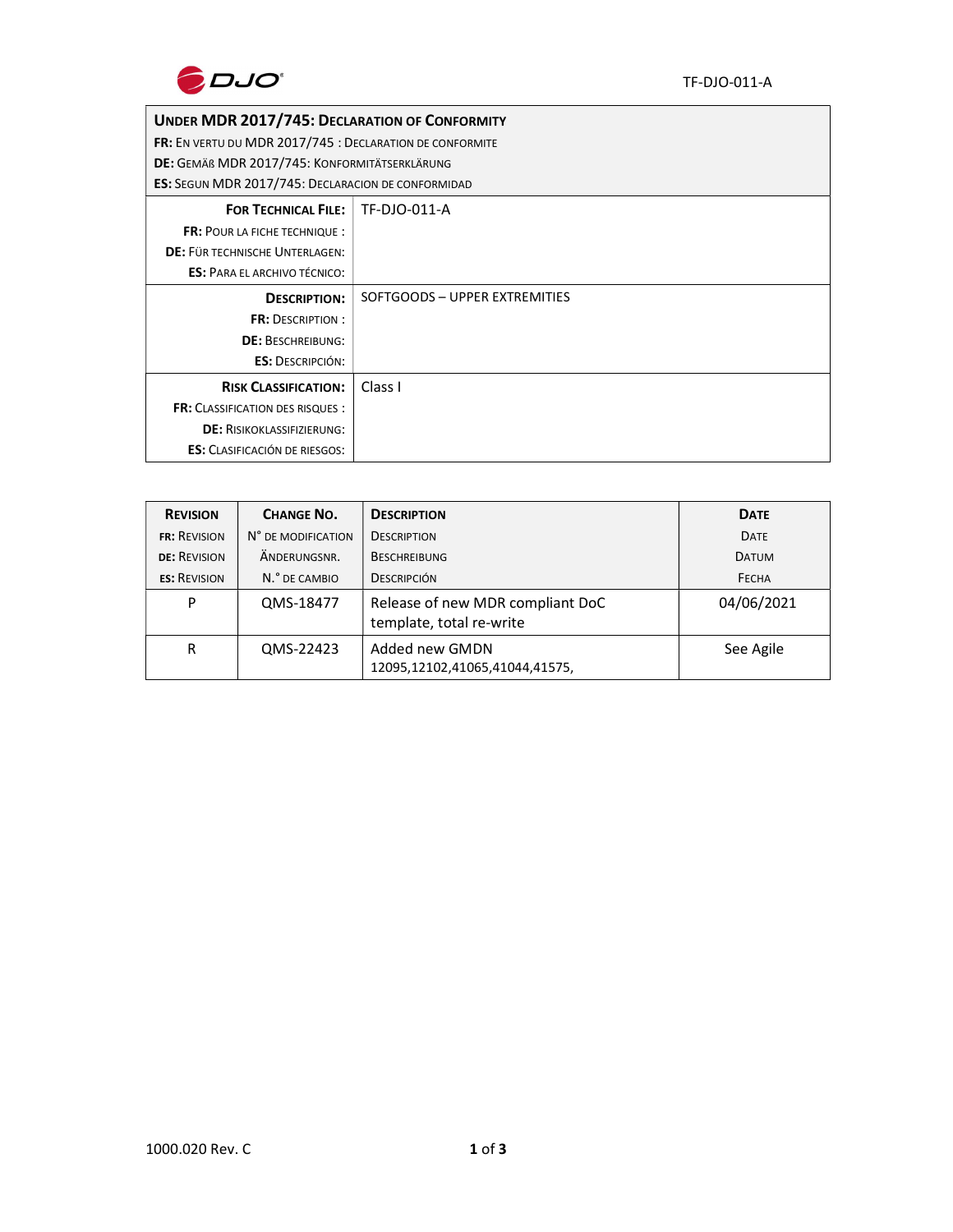

| <b>DECLARATION OF CONFORMITY</b>                               |                                                                                                                                      |  |  |  |  |
|----------------------------------------------------------------|--------------------------------------------------------------------------------------------------------------------------------------|--|--|--|--|
| <b>FR: DÉCLARATION DE CONFORMITÉ</b>                           |                                                                                                                                      |  |  |  |  |
|                                                                | <b>DE: KONFORMITÄTSERKLÄRUNG</b>                                                                                                     |  |  |  |  |
| <b>ES: DECLARACIÓN DE CONFORMIDAD</b>                          |                                                                                                                                      |  |  |  |  |
| <b>MANUFACTURER</b>                                            | DJO, LLC                                                                                                                             |  |  |  |  |
| <b>FR: FABRICANT</b>                                           | 5919 Sea Otter Place Suite 200                                                                                                       |  |  |  |  |
| <b>DE: HERSTELLER</b>                                          | Carlsbad, CA 92010, USA                                                                                                              |  |  |  |  |
| <b>ES: FABRICANTE</b>                                          |                                                                                                                                      |  |  |  |  |
| <b>EU AUTHORIZED REPRESENTATIVE</b>                            | <b>MDSS GmbH</b>                                                                                                                     |  |  |  |  |
| <b>FR: REPRÉSENTANT AGRÉÉ POUR L'UNION EUROPÉENNE</b>          | Schiffgraben 41                                                                                                                      |  |  |  |  |
| <b>DE: AUTORISIERTER VERTRETER IN DER EU</b>                   | 30175 Hannover<br>Germany                                                                                                            |  |  |  |  |
| <b>ES: REPRESENTANTE AUTORIZADO EN LA UE</b>                   |                                                                                                                                      |  |  |  |  |
| <b>PRODUCT</b>                                                 | SOFTGOODS - UPPER EXTREMITIES                                                                                                        |  |  |  |  |
| FR: PRODUIT                                                    |                                                                                                                                      |  |  |  |  |
| <b>DE: PRODUKT</b>                                             |                                                                                                                                      |  |  |  |  |
| <b>ES: PRODUCTO</b>                                            |                                                                                                                                      |  |  |  |  |
| <b>PART NUMBER LIST</b>                                        | TF-DJO-011-A-Master-Data                                                                                                             |  |  |  |  |
| <b>FR: LISTE DE REFERENCES</b>                                 |                                                                                                                                      |  |  |  |  |
| <b>DE: LISTE DER TEILENUMMERN</b>                              |                                                                                                                                      |  |  |  |  |
| <b>ES:</b> LISTA DE NÚMEROS DE PIEZAS                          |                                                                                                                                      |  |  |  |  |
| <b>MDR RISK CLASSIFICATION</b>                                 | Class I                                                                                                                              |  |  |  |  |
| <b>FR:</b> CLASSIFICATION DES RISQUES DU REGLEMENT MDR         |                                                                                                                                      |  |  |  |  |
| <b>DE: MDR-RISIKOKLASSIFIZIERUNG</b>                           |                                                                                                                                      |  |  |  |  |
| <b>ES:</b> CLASIFICACIÓN DE RIESGOS DEL INFORME DE DISPOSITIVO |                                                                                                                                      |  |  |  |  |
| MÉDICO (MDR)                                                   |                                                                                                                                      |  |  |  |  |
| <b>RED CLASSIFICATION</b>                                      | N/A                                                                                                                                  |  |  |  |  |
| <b>FR: CLASSIFICATION RED</b>                                  |                                                                                                                                      |  |  |  |  |
| <b>DE: RED-KLASSIFIZIERUNG</b>                                 |                                                                                                                                      |  |  |  |  |
| <b>ES: CLASIFICACIÓN ROJA</b>                                  |                                                                                                                                      |  |  |  |  |
| <b>CONFORMITY ASSESSMENT ROUTE</b>                             | Annex IX                                                                                                                             |  |  |  |  |
| <b>FR:</b> VOIE D'EVALUATION DE LA CONFORMITE                  |                                                                                                                                      |  |  |  |  |
| DE: WEG DER KONFORMITÄTSBEWERTUNG                              |                                                                                                                                      |  |  |  |  |
| ES: RUTA DE EVALUACIÓN DE CONFORMIDAD                          |                                                                                                                                      |  |  |  |  |
| GMDN(s)                                                        | 12095, 12101, 13810, 32858, 41053, 41458, 41464,<br>42874, 44851, 45606, 41053, 41458,                                               |  |  |  |  |
|                                                                | 12095,12102,41065,41044,41575,                                                                                                       |  |  |  |  |
| <b>UMDNS</b>                                                   | 10-284, 12-101, 12-559, 13-357, 13-622, 13-684, 13-685,<br>13-810, 13-812, 14-465, 16-210, 28-674, 28-675, 28-693,<br>28-693, 14-456 |  |  |  |  |
| <b>BASIC UDI-DI</b>                                            | See Master Data                                                                                                                      |  |  |  |  |
| <b>SRN</b>                                                     | NΚ                                                                                                                                   |  |  |  |  |